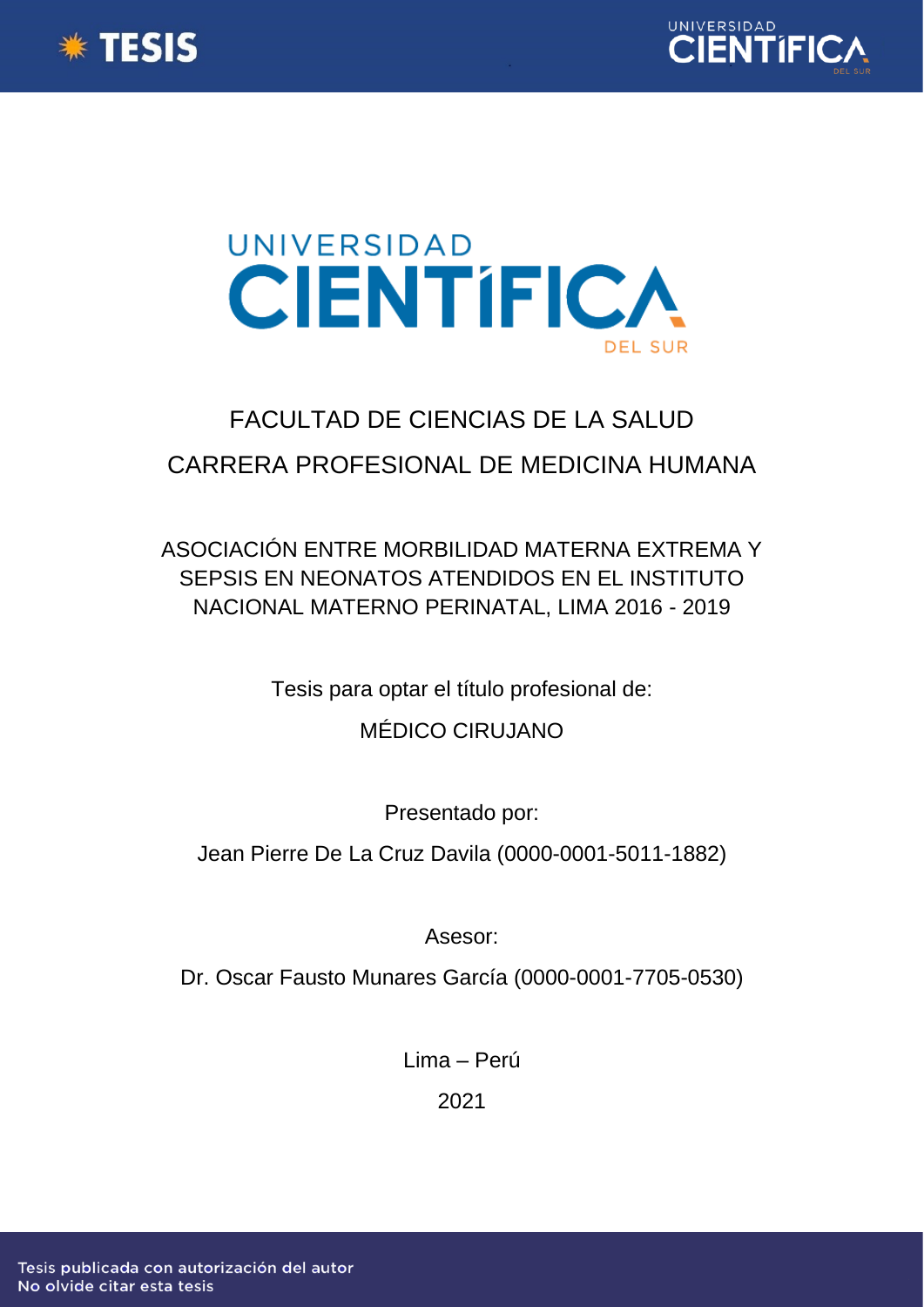



| UNIVERSIDAD<br>ACTA DE SUSTENTACIÓN DE TESIS<br>Lima, 14 de mayo de 2021.<br>Los integrantes del Jurado de tesis:<br>Presidente: Méd. Esp. Alexandra del Carmen Moya Naveda<br>Miembro: Méd. Juan Jesús Huaccho Rojas<br>Miembro: Méd. Katerine Maite García Moreno<br>Se reúnen para evaluar la tesis titulada:<br>"ASOCIACIÓN ENTRE MORBILIDAD MATERNA EXTREMA Y SEPSIS EN NEONATOS ATENDIDOS<br>EN EL INSTITUTO NACIONAL MATERNO PERINATAL, LIMA 2016 - 2019"<br>Presentada por el estudiante:<br>De la Cruz Dávila, Jean Pierre Eduardo<br>Para optar el Título Profesional de Médico Cirujano.<br>Asesorado por: Dr. Oscar Fausto Munares García<br>Luego de haber evaluado el informe final de tesis y evaluado el desempeño del estudiante de la<br>carrera de Medicina Humana en la sustentación, concluyen de manera unánime (x) por mayoría<br>simple () calificar a:<br>Tesista: De la Cruz Dávila, Jean Pierre Eduardo<br>Aprobado - Muy buena ()<br>Desaprobado (<br>Aprobado (x)<br>Aprobado - Sobresaliente ()<br>Los miembros del jurado firman en señal de conformidad.<br>Méd. Esp. Alexandra del Carmen Moya Naveda<br>Presidente del Jurado<br>Asesor<br>Méd. Juan Jesús Huaccho Rojas<br><b>Miembro 2</b><br>Miembro 1 |                                        |
|---------------------------------------------------------------------------------------------------------------------------------------------------------------------------------------------------------------------------------------------------------------------------------------------------------------------------------------------------------------------------------------------------------------------------------------------------------------------------------------------------------------------------------------------------------------------------------------------------------------------------------------------------------------------------------------------------------------------------------------------------------------------------------------------------------------------------------------------------------------------------------------------------------------------------------------------------------------------------------------------------------------------------------------------------------------------------------------------------------------------------------------------------------------------------------------------------------------------------------------------|----------------------------------------|
|                                                                                                                                                                                                                                                                                                                                                                                                                                                                                                                                                                                                                                                                                                                                                                                                                                                                                                                                                                                                                                                                                                                                                                                                                                             | <b>CIENTIFIC</b>                       |
|                                                                                                                                                                                                                                                                                                                                                                                                                                                                                                                                                                                                                                                                                                                                                                                                                                                                                                                                                                                                                                                                                                                                                                                                                                             |                                        |
|                                                                                                                                                                                                                                                                                                                                                                                                                                                                                                                                                                                                                                                                                                                                                                                                                                                                                                                                                                                                                                                                                                                                                                                                                                             |                                        |
|                                                                                                                                                                                                                                                                                                                                                                                                                                                                                                                                                                                                                                                                                                                                                                                                                                                                                                                                                                                                                                                                                                                                                                                                                                             |                                        |
|                                                                                                                                                                                                                                                                                                                                                                                                                                                                                                                                                                                                                                                                                                                                                                                                                                                                                                                                                                                                                                                                                                                                                                                                                                             |                                        |
|                                                                                                                                                                                                                                                                                                                                                                                                                                                                                                                                                                                                                                                                                                                                                                                                                                                                                                                                                                                                                                                                                                                                                                                                                                             |                                        |
|                                                                                                                                                                                                                                                                                                                                                                                                                                                                                                                                                                                                                                                                                                                                                                                                                                                                                                                                                                                                                                                                                                                                                                                                                                             |                                        |
|                                                                                                                                                                                                                                                                                                                                                                                                                                                                                                                                                                                                                                                                                                                                                                                                                                                                                                                                                                                                                                                                                                                                                                                                                                             |                                        |
|                                                                                                                                                                                                                                                                                                                                                                                                                                                                                                                                                                                                                                                                                                                                                                                                                                                                                                                                                                                                                                                                                                                                                                                                                                             |                                        |
|                                                                                                                                                                                                                                                                                                                                                                                                                                                                                                                                                                                                                                                                                                                                                                                                                                                                                                                                                                                                                                                                                                                                                                                                                                             |                                        |
|                                                                                                                                                                                                                                                                                                                                                                                                                                                                                                                                                                                                                                                                                                                                                                                                                                                                                                                                                                                                                                                                                                                                                                                                                                             |                                        |
|                                                                                                                                                                                                                                                                                                                                                                                                                                                                                                                                                                                                                                                                                                                                                                                                                                                                                                                                                                                                                                                                                                                                                                                                                                             | Nota (en letras): Catorce (14)         |
|                                                                                                                                                                                                                                                                                                                                                                                                                                                                                                                                                                                                                                                                                                                                                                                                                                                                                                                                                                                                                                                                                                                                                                                                                                             |                                        |
|                                                                                                                                                                                                                                                                                                                                                                                                                                                                                                                                                                                                                                                                                                                                                                                                                                                                                                                                                                                                                                                                                                                                                                                                                                             |                                        |
|                                                                                                                                                                                                                                                                                                                                                                                                                                                                                                                                                                                                                                                                                                                                                                                                                                                                                                                                                                                                                                                                                                                                                                                                                                             |                                        |
|                                                                                                                                                                                                                                                                                                                                                                                                                                                                                                                                                                                                                                                                                                                                                                                                                                                                                                                                                                                                                                                                                                                                                                                                                                             |                                        |
|                                                                                                                                                                                                                                                                                                                                                                                                                                                                                                                                                                                                                                                                                                                                                                                                                                                                                                                                                                                                                                                                                                                                                                                                                                             |                                        |
|                                                                                                                                                                                                                                                                                                                                                                                                                                                                                                                                                                                                                                                                                                                                                                                                                                                                                                                                                                                                                                                                                                                                                                                                                                             | <b>Dr. Oscar Fausto Munares García</b> |
|                                                                                                                                                                                                                                                                                                                                                                                                                                                                                                                                                                                                                                                                                                                                                                                                                                                                                                                                                                                                                                                                                                                                                                                                                                             | Méd. Katerine Maite García Moreno      |
|                                                                                                                                                                                                                                                                                                                                                                                                                                                                                                                                                                                                                                                                                                                                                                                                                                                                                                                                                                                                                                                                                                                                                                                                                                             |                                        |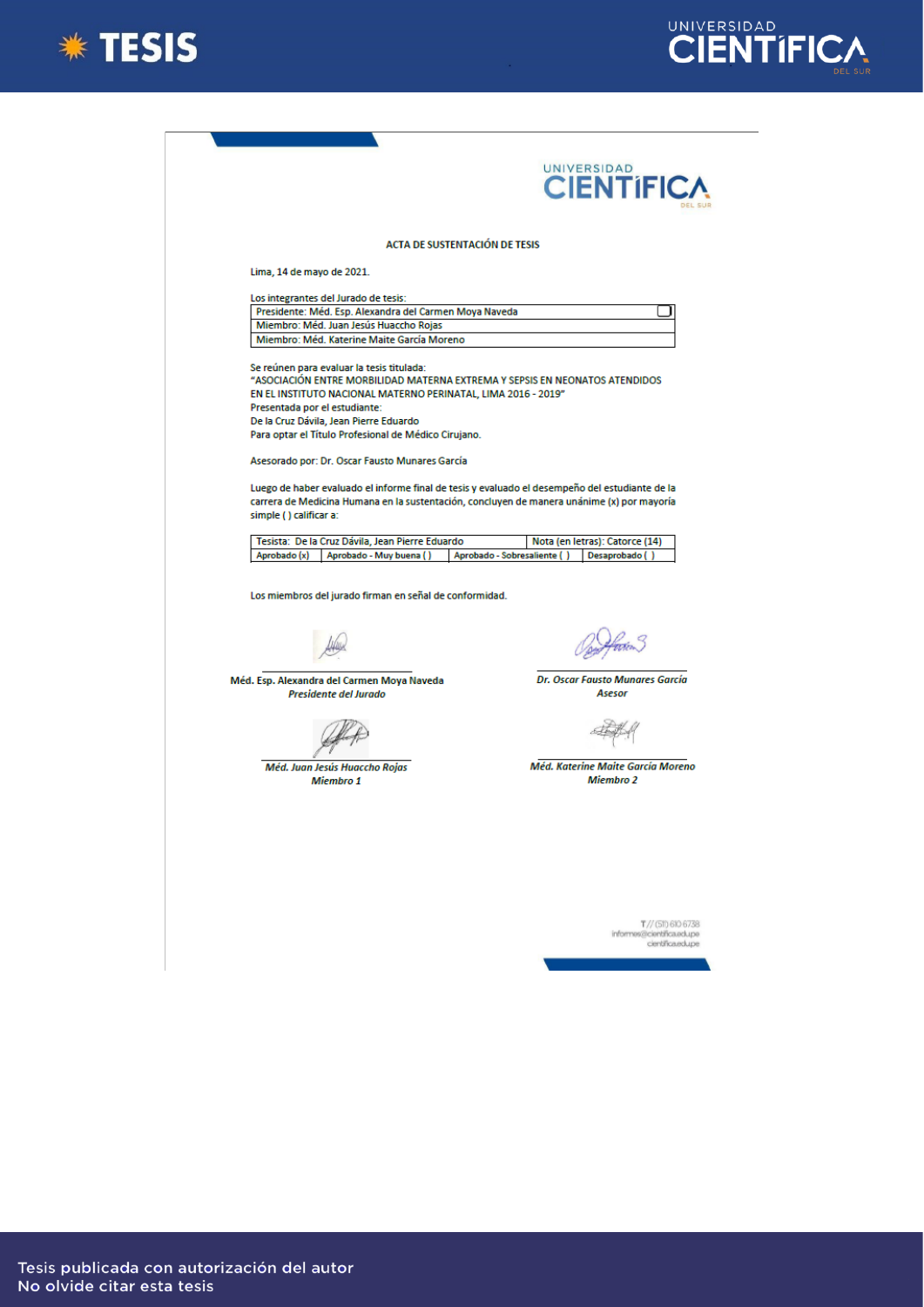



ASOCIACIÓN ENTRE MORBILIDAD MATERNA EXTREMA Y SEPSIS EN NEONATOS ATENDIDOS EN EL INSTITUTO NACIONAL MATERNO PERINATAL, LIMA 2016 - 2019

ASSOCIATION BETWEEN MATERNAL NEAR MISS AND SEPSIS IN NEWBORNS CARED FOR AT THE NATIONAL MATERNAL PERINATAL INSTITUTE, LIMA 2016 TO 2019

Jean Pierre Eduardo De La Cruz Dávila<sup>1</sup>, Oscar Munares García<sup>1</sup>

Email:

jeanpierre de la cruz@hotmail.com, [omunaresg@gmail.com](mailto:omunaresg@gmail.com)

1 Universidad Científica del Sur, Lima, Perú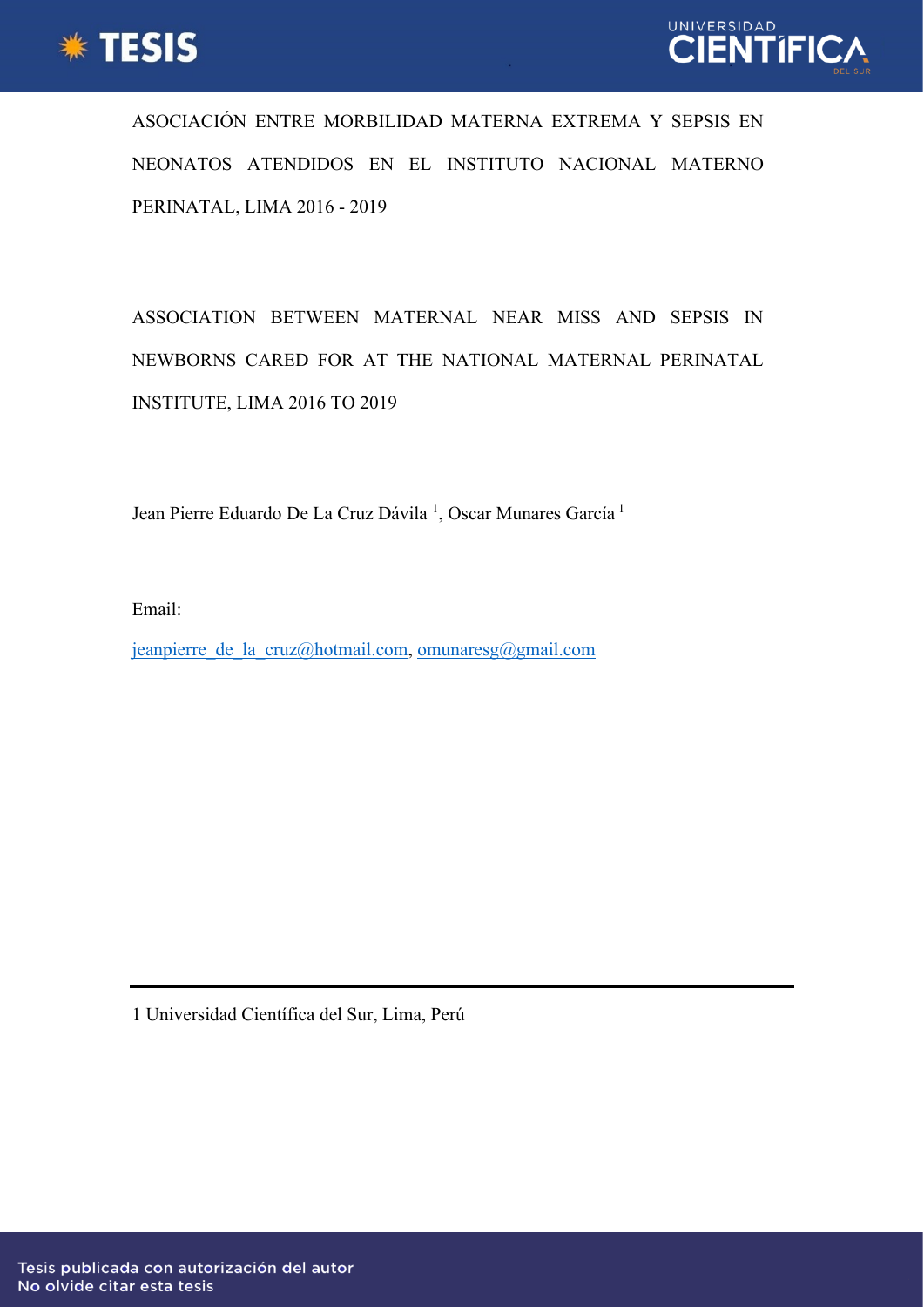



### **INDICE**

| 3.               |                                                      |  |
|------------------|------------------------------------------------------|--|
| $\overline{4}$ . |                                                      |  |
|                  |                                                      |  |
| 6.               |                                                      |  |
| 7.               |                                                      |  |
| 8.               |                                                      |  |
| 9.               |                                                      |  |
|                  |                                                      |  |
|                  |                                                      |  |
|                  | 10.1 DOCUMENTO DE APROBACIÓN DE COMITÉ DE ÉTICA54    |  |
|                  | 10.2 DESOI UCIÓN DIDECTODIAI ACADÉMICA DE CADDEDA 54 |  |

| 10.2 RESOLUCION DIRECTORIAL ACADEMICA DE CARRERA54 |  |
|----------------------------------------------------|--|
|                                                    |  |
| 10.4 DOCUMENTO DE APROBACIÓN DE PROYECTO DE56      |  |

#### **INVESTIGACION DEL INMP**

| 10.5 SOLICITUD DE PUBLICACION EN REVISTA INMP57 |  |
|-------------------------------------------------|--|
|                                                 |  |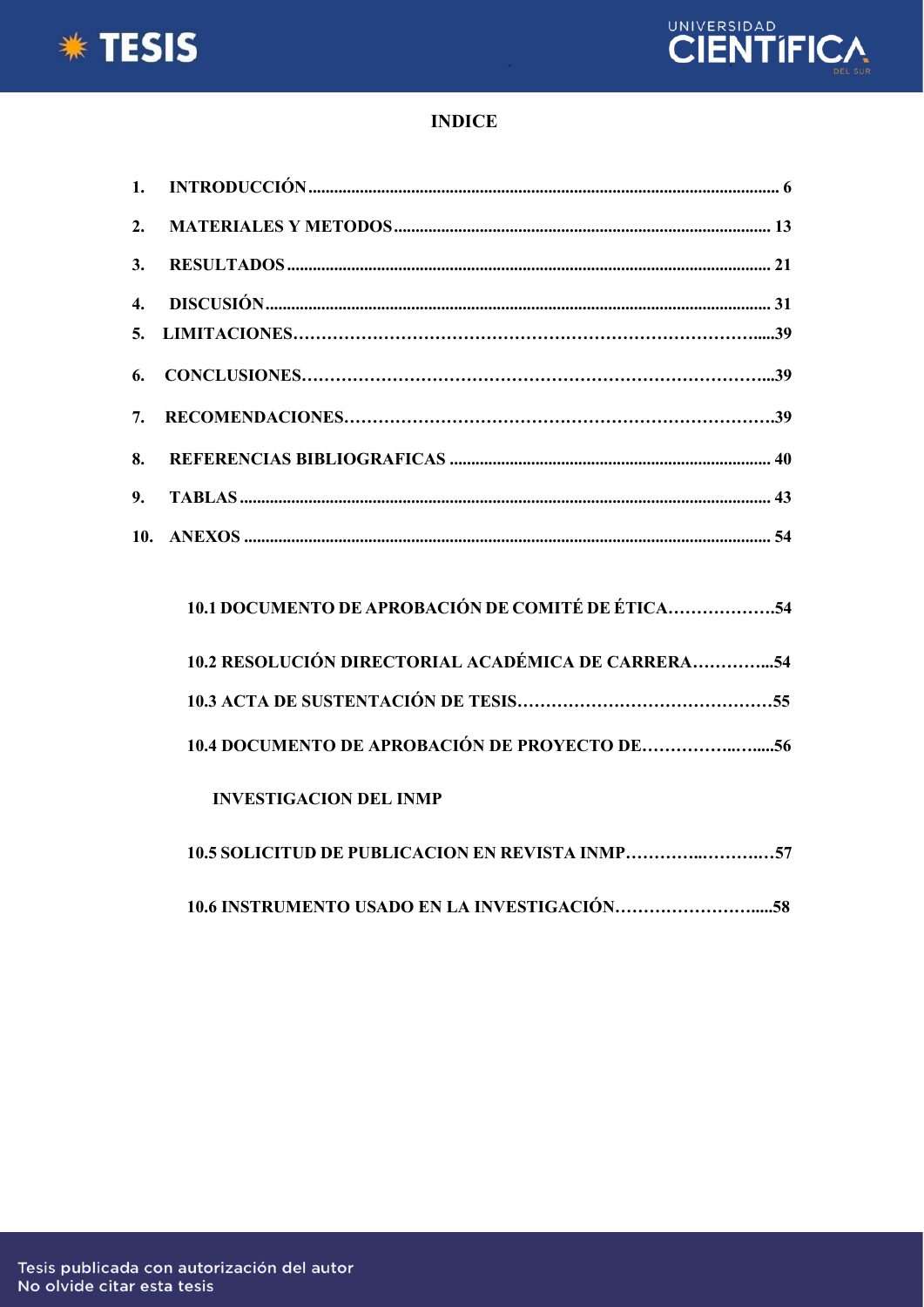



# **Resumen**

**INTRODUCCIÓN.** Entre 2012 al 2018 la prevalencia de Morbilidad Materna Extrema (MME) en el Instituto Nacional Materno Perinatal (INMP) fue 14.1 por 1000 nacidos vivos aumentando con los años, pudiendo ocasionar repercusiones en el recién nacido (RN) como natimuertos, prematuridad, bajo peso al nacer, entre otros.

**OBJETIVO.** Determinar la asociación entre la MME y sepsis neonatal e identificar características del RN de madres con y sin MME y sus morbilidades.

**MATERIALES Y MÉTODOS.** Estudio longitudinal retrospectivo, en madres expuestas a MME (n=378) y no expuestas (n=378), se realizó el seguimiento del desenlace en su RN en sepsis neonatal, de casos atendidos en el INMP entre el 2016 a 2019. Utilizamos el programa Stat considerando significativos con valores p<0,05.

**RESULTADOS.** El 33% de recién nacidos de hijos de madre con MME presentaron sepsis neonatal (p<0.001), mostrando RR= 7.44 (IC95% 4.63-11.93) y RA= 1.59 (IC95% 0.88-2.84). La edad gestacional (p<0.001), cesárea (p<0.001), hipertensión previa al embarazo (p <0.001) y líquido amniótico meconial o fétido (p<0.001) se asociaron a sepsis neonatal. En hijos de madre con MME, el 50.8% (p<0.001) presentaron peso al nacer <2500 g, 23% (p<0.001) requirieron reanimación al nacer, 12.4% (p<0.001), presentaron hipoglicemia, 49.7% (p<0.001) tuvieron una estancia hospitalaria >7 días y 7.1% (p<0.001) fallecieron. Respecto a las causas de MME, se identificó que el 57.67% de madres de este grupo presentaron trastornos hipertensivos durante la gestación, de los cuales 33.94% de sus hijos presentaron sepsis neonatal.

**CONCLUSIONES.** Al realizar un análisis multivariado no se evidencia asociación entre ser hijo de madre con morbilidad materna extrema y sepsis neonatal.

**Palabras Clave:** Morbilidad materna extrema (MME) y sepsis neonatal.